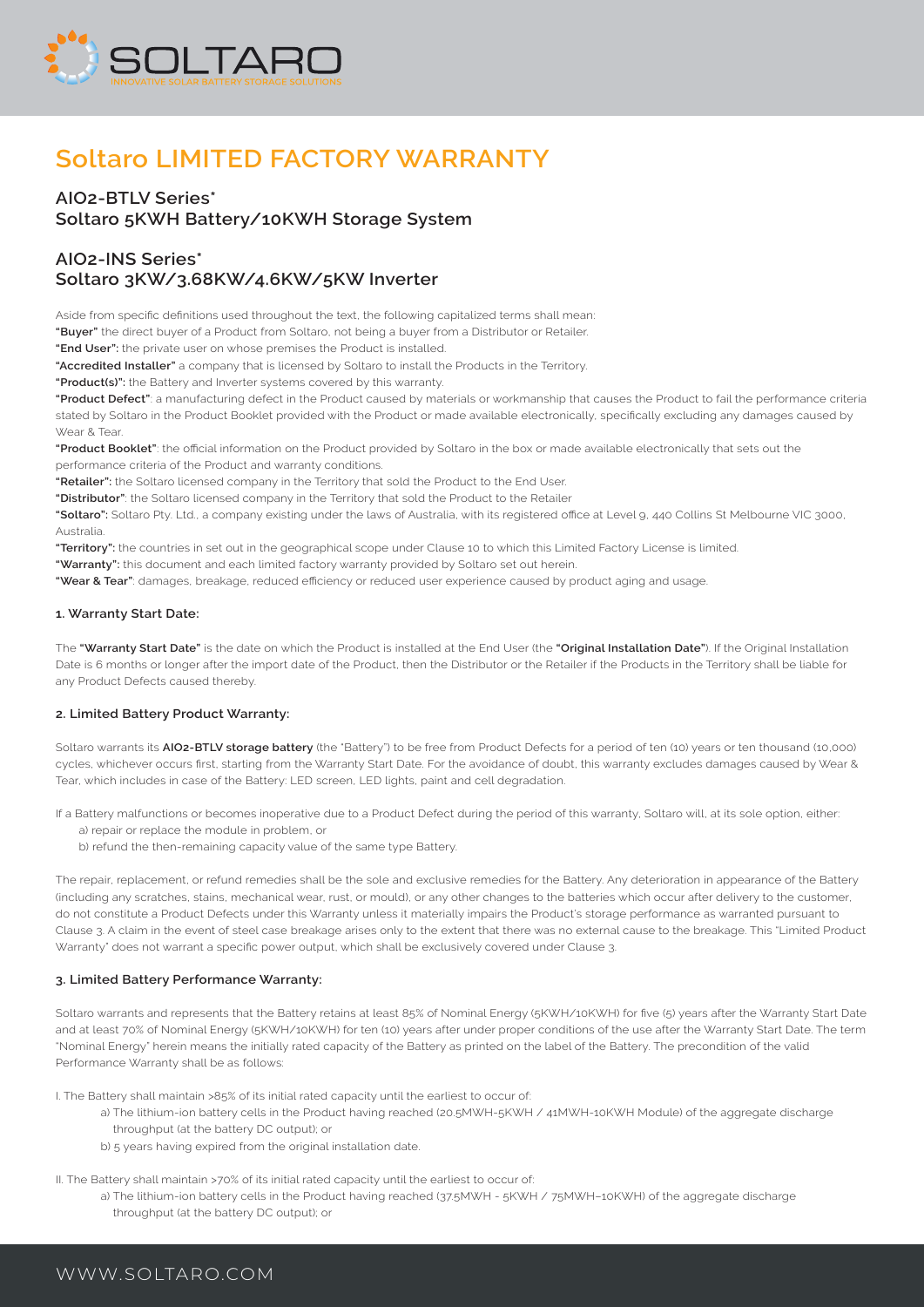

b) 10 years having expired from the original installation date.

During measurement of the Battery's capacity,

- (i) the ambient temperature of the Battery shall not below 0°C or exceed 40°C; and
- (ii) power shall be discharged by the Battery at 0.5C of nominal power, as measured at the 48V DC link, with 90% depth of discharge.

If the performance of the Batteries tested by the third party which is appointed or accepted by Soltaro under standard test conditions does not meet the above rated capacity levels within the specified warranty period, and proves that the power loss is caused by Soltaro exclusively, then upon accepting and confirming the proof from customer, Soltaro will, at its sole option make up such loss in power by either:

- a) providing additional batteries to the customer; or
- b) refunding the then remaining capacity price equivalent to the additional batteries.

The remedies set forth in this Clause 3 are the sole and exclusive performance remedies provided on the Battery and it does not cover Product Defects, which shall be exclusively covered under Clause 1.

#### **4. Limited Inverter Product Warranty:**

- The Soltaro provides a further Warranty on Product Defects of the following Products for ten (10) years:
- Soltaro hybrid inverter: AIO2-INS-3000, AIO2-INS-3680, AIO2-INS-4600, AIO2-INS-5000; (each an "Inverter")

The Warranty covers the costs incurred for repairs and/or replacement parts of each Inverter during the defined warranty period as part of, and in accordance with, the conditions stipulated herein from the date the warranty period begins. For the avoidance of doubt, this warranty excludes damages caused by Wear & Tear, which includes in case of the Inverter, without limitation: LED screen, LED lights and paint.

If an Inverter malfunctions or becomes inoperative due to a Product Defect during the period of this warranty, Soltaro will, at its sole option, either:

- a) repair or replace the malfunctioning Inverter, or
- b) refund proportional to the then-remaining warranty life of the malfunctioning Inverter.

The repair, replacement, or refund remedies shall be the sole and exclusive remedies provided for the Inverter. Any deterioration in appearance of the Inverter (including any scratches, stains, mechanical wear, rust, or mould), or any other changes to the Inverter which occur after delivery to the customer, do not constitute a Product Defect under this Warranty unless it materially impairs the Product's function. If Soltaro elects to repair or replace the Product, Soltaro may, at its option, use new and/or reconditioned parts or products of original or improved design.

#### **5. Off-grid Usage**

Usage of any Product in a location, configuration or set-up that results in it not being consistently connected to the power grid shall be considered **"Off-grid Usage"**. Usage in these circumstances results in a greater wear & tear of the Products, especially for usage in remote, very hot or cold conditions. Furthermore, specific configurations are needed to accommodate the lack of a connection to the power grid. It is mandatory to use at least **10KWH of storage** in most Off-grid Usage household systems. Further requirements may apply depending on the circumstances and power needs. The End User needs to discuss the discuss the specifics of the Off-grid Usage with the Retailer. Soltaro can provide general guidance, but not specific advice for the Off-grid Usage of the Products.

Any Off-grid Usage limits the applicable Warranty to a maximum of 5 years.

#### **6. Continued Warranty**

If Soltaro repairs or replaces a Product, the Warranty continues on the repaired or replacement Product for the remainder of the original warranty period or 90 days from the date of receipt of Soltaro's return shipment of the repaired or replacement product, whichever is later. The continuing Warranty covers a replacement unit, but does not include labour costs related to (1) un-installing the Product or (2) if applicable, re-installing a repaired or replacement Product.

#### **7. Parts Only Warranty**

Unless specifically agreed to by Soltaro, no replacement will be provided for the entire Product. In each case, only the defective parts are replaced and the original Product is sent back. Soltaro is not liable for damages caused to the exterior of the Product caused by installation, transport or handling,

#### **8. Service Products/Parts**

Replacement products/parts are able to be used as new or refurbished condition which performance is equal to or higher than defective Products and guaranteed by Soltaro. In the event a Defective Product is not available in the market anymore, then Soltaro, at its option, may replace it with different kind of Product with equivalent functions and performances or refund the remaining annually depreciated value of the purchase price of the Products during Warranty Term according to the Compensation Scheme set out below.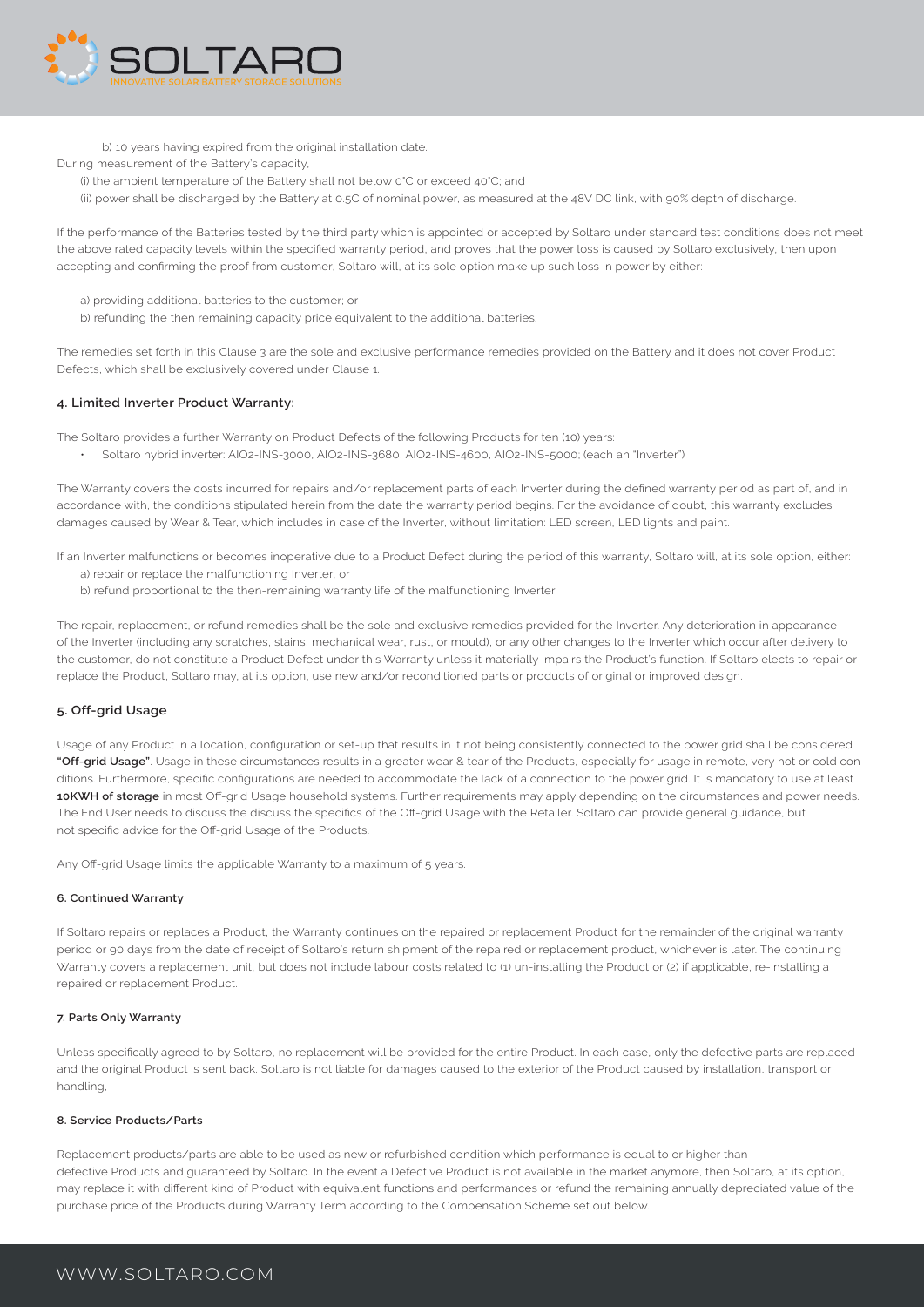

#### **- Compensation Scheme –**

| Time duration within Warranty Term               | Compensation as percentage of the purchase price <sup>*</sup> |
|--------------------------------------------------|---------------------------------------------------------------|
| from the initial installation date to 24th month | 100%                                                          |
| from 25th to 36th month                          | 72%                                                           |
| from 37th to 48th month                          | 58%                                                           |
| from 49th to 60th month                          | 44%                                                           |
| from 61st to 72nd month                          | 30%                                                           |
| from 73rd to 84th month                          | 16%                                                           |
| from 85th to 96th month                          | 6%                                                            |
| from 97th to 108th month                         | 4%                                                            |
| from 109th to 120th month                        | 2%                                                            |
| from the 121st month onwards                     | Warranty is expired                                           |

\*The purchase price mentioned hereinabove means the list price actually paid by the Buyer for the purchase.

#### **9. Licensed Installation Required**

Each Product needs to be installed by an Accredited Installer in accordance with the Soltaro installation guidelines (the **"Installation Guidelines"**). Any damages to a Product that is not installed by a Accredited Installer shall be deemed to be caused by the incorrect installation, subject to credible evidence provided by the End User that shows that the damages are indeed caused by a Product Defect.

#### **10. Geographic Scope of Application:**

The Warranty applies only to Products installed in certain countries where we have approved our Products for

installation, including:

- European Countries: UK, the Republic of Ireland, Italy, France, Germany, the Netherlands, Switzerland, and Spain;
- Australia and New Zealand; and

• South Africa.

#### **11. Non-Independent Warranties:**

The End User has the right to pursue claims under each of the Limited Factory Warranties set for the above; provided, however, that claims arising under multiple limited warranties from a single incident, then if Soltaro provides any solution as set forth above to such incident, Soltaro shall be deemed to have resolved all applicable warranty claims arising from such incident.

#### **12. Exclusion for failure to connect the Product on** www.soltaro.com

In order to provide the Warranty for the full period, Soltaro needs to be able to monitor and update certain Products remotely via its firmware and upgrades thereto. This monitoring requires that, within three (3) months of the Original Installation Date, the Product and its serial number is:

- registered by the user via the Product Registration Link at https://soltaro.com/product-registration; **AND**
- registered by the user on the Soltaro Monitoring Portal.

Following registration, the Product needs to be continuously connected to the internet, with only brief interruptions. If, at the time a problem arises, the Product is not connected to the internet, and this cannot be immediately remedied, then the Product must be sent to Soltaro's warranty centre for the cost and expense of the user.

If the registration is not completed within three (3) months of the Original Installation Date, or if the Product is not connected to the Soltaro Monitoring Portal for more than 30 days, Soltaro can only provide the following Warranties:

- 1. Limited Battery Product Warranty: five (5) years following the Original Installation Date, or 5,000 cycles, whichever occurs first;
- 2. Limited Battery Performance Warranty: five (5) years following the Original Installation Date
- 3. Limited Inverter Product Warranty: five (5) years following the Original Installation Date.

Please note that the monitoring and upgrades may interrupt the operation of the Product briefly. By installing the Product and connecting it to the internet, the user consents to Soltaro updating and monitoring the Product remotely from time to time, without further notice.

#### **13. Warranty Exclusions:**

The Warranty does not cover damages that occur due to:

- Connection of the Products to any other electrical appliances either directly or indirectly, unless this connection is specifically approved by Soltaro;
- Any downtime of the Product for whatever reason, including due to a Product Defect;
- Products that have been misused, neglected, tampered with, altered, or otherwise damaged, either internally or externally;
- Products that have been improperly installed, operated, handled or used, including use under conditions for which the Product was not designed, use in an unsuitable environment, or use in a manner contrary to the User Manual or applicable laws or regulations;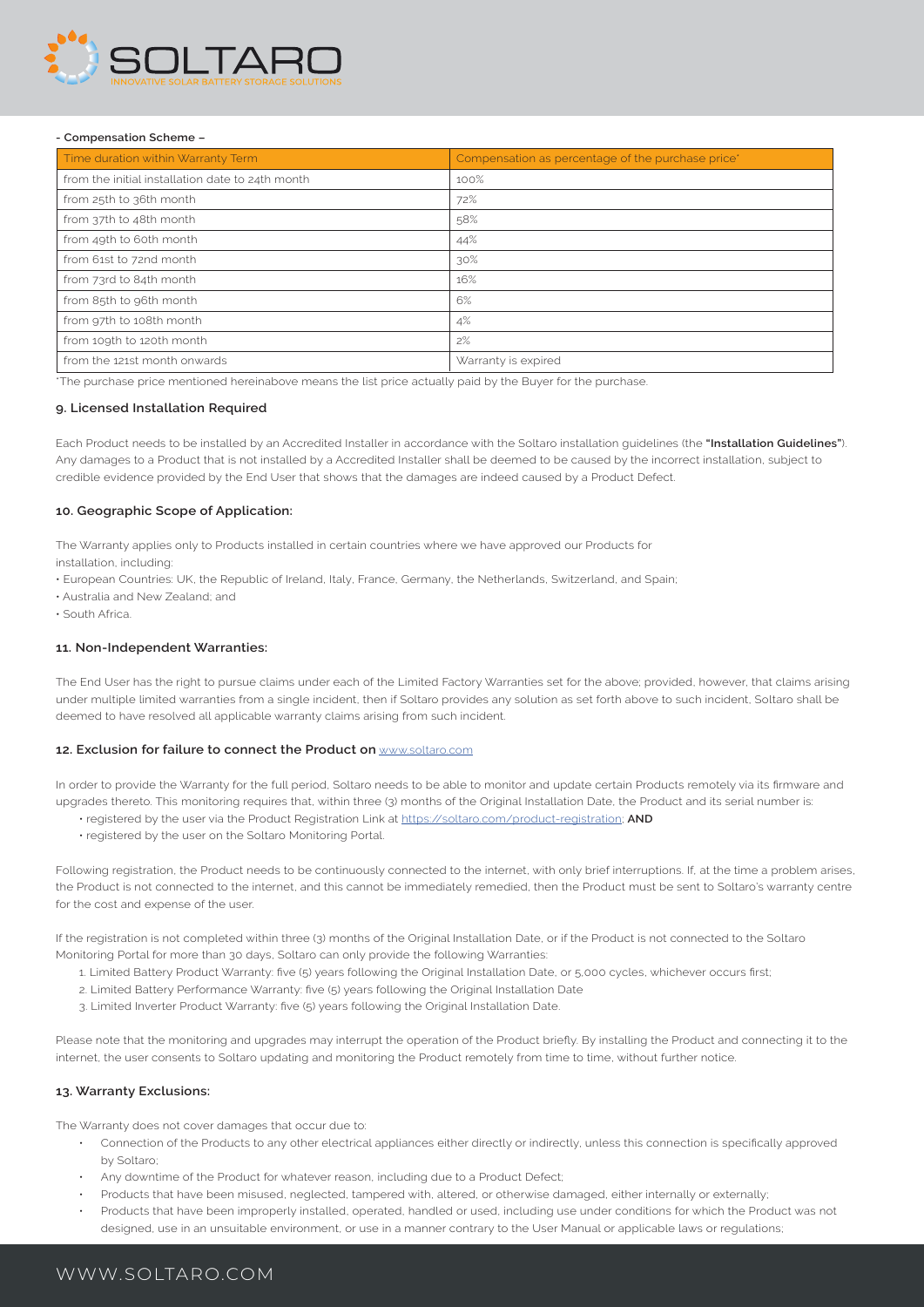

- Products that have been subjected to fire, water, generalized corrosion, biological infestations, acts of nature, or input voltage that creates operating conditions beyond the maximum or minimum limits listed in the Products specifications, including high input voltage from generators or lightning strikes;
- Products that have been subjected to incidental or consequential damage caused by defects of other components of the system;
- Products where the original identification markings (including trademark or serial number) of such Products have been defaced, altered, or removed;
- Products for which the Trip Point with either pre-loaded or pre-set functions has been altered, and such alteration of the Trip Point causes the Product to malfunction, fail, or fail to optimally performance;
- The Warranty does not cover cosmetic, technical or design defects, or shortcomings which do not materially influence or affect energy production or degrade form, fit, or function of the Products;
- The Warranty does not cover costs related to the removal, installation or troubleshooting of the owner's electrical systems; and
- The Warranty does not extend beyond the original cost of the Products.

Soltaro may reject the claim if it has not been fully paid for the Product or under its supply/sale contract with the distributor at the time of the claim.

#### **14. Procedure of Warranty:**

The owner of the defected Product must notify Soltaro of a Product Defect within the defined warranty period (including any valid Warranty Extension). The owner must connect the Product to the Soltaro portal, allow it to be checked by the Soltaro technical team and submit certain documents including, but not limited to, Product Booklet and the purchasing invoice, which must include the serial number of the Product. In case of difficulties to connect the system, the owner shall contact the Accredited Installer that installed the Product or the Retailer that sold the Product to require them to connect the system and allow the technical review by Soltaro to take place. No warranty is approved before this technical review via the Soltaro portal can take place.

These Limited Factory Warranties shall not be applied to the modules which in Soltaro's sole judgment have been subjected to:

- Improper installation, application, maintenance or alternation by companies who are not licensed by Soltaro or which do not strictly follow the manufacturer's "Installation Manual";
- Use on mobile (non-stationary) units or in marine application or extreme thermal environment or other abnormal environment (such as acid rain, salt, chemical substances or other pollution) or extremely rapid change of surroundings, corrosion, oxidation;
- Power failure, electrical spikes or surges, lighting, flood, fire, accidental breakage and other external factors;
- Damage caused by the improper storage condition of customer;
- Misuse, abuse, neglect, vandalism or accident;
- The type or serial number of the Products has been altered, removed or made illegible without written authorization from Soltaro;
- The components in the construction based on which the Products are mounted are defective; and
- Other events beyond Soltaro's control.

#### **15. No Transportation or Inspection Cost Compensation**

Soltaro has agreed with each Retailer to conditional compensation Products with defects that are covered by this Warranty. That compensation arrangement includes, but is not limited to: i) transport costs and ii) inspection costs. The End User needs to either: 1) have the Retailer handle the transport of the Product to the Soltaro service centre, or inspection of the Product on-site, or 2) claim its compensation of transport costs from the Retailer. Soltaro does not offer or consider separate or additional compensation of transport cost to the End User.

Any remaining costs or expenses for returning the Products to Soltaro or its authorized agents and authorized distributors, or costs associated with installation, removal, analysis, re-installation of the inverters, or customs clearance, that are not compensated by the Retailer, shall be borne by the End User.

#### **16. Limitation on Use**

None of the Products is intended for use as a primary or backup power source for life-support systems, other medical equipment, or any other use where Product failure could lead to injury to persons or loss of life or catastrophic property damage. To the extent permitted by law, Soltaro disclaims any and all liability arising out of any such use of the Product. Soltaro reserves the right to refuse to service any Product used for these purposes and disclaims any and all liability arising out of Soltaro's refusal to service Products in such circumstances.

#### **17. Limitation of Warranty Scope:**

The Limited Factory Warranties set forth herein are expressly in lieu of and exclude all other expressed or implied warranties, including but not limited to warranties of merchantability, warranties of fitness for particular purpose, use, or application, warranties of non-infringement of third party rights, including, but not limited to, intellectual property rights, and all other obligations or liabilities on the part of Soltaro unless such other warranties, obligations or liabilities are expressly approved by Soltaro's Chief Executive Officer by signature. Unless prohibited by local laws or regulations, Soltaro shall have no responsibility or liability whatsoever for injury or damage to any natural persons or any tangible property, or for other loss or injury resulting from any cause whatsoever arising out of or related to the module itself, including, without limitation, any defects in the Products, or from use or installation. Under no circumstances shall Soltaro be liable for incidental, consequential or special damages, such as damages caused by the downtime of a Product, whatever the cause is, even if Soltaro is provided prior notice of such damages. Loss of use, loss of profits, loss of production, and loss of revenues are therefore specifically but without limitation excluded. Soltaro's aggregate liability, if any, in dam-

# WWW.SOLTARO.COM